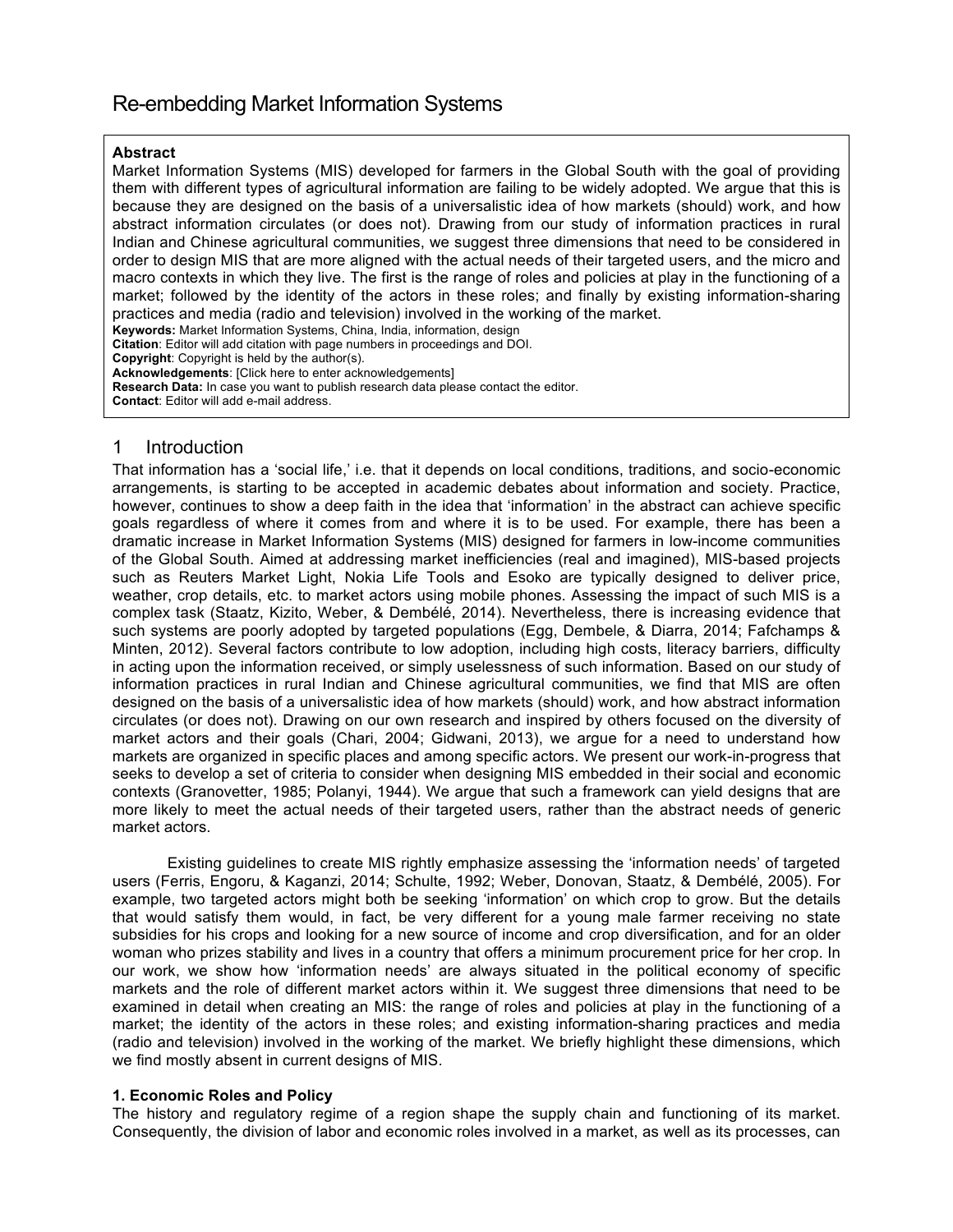differ widely between markets. Mapping the diversity of economic roles in a market beyond a generic seller and buyer (for example processors, creditors, middlemen, facilitators, wholesalers, retailers, exporters, regulators, cooperatives etc.) should be the first step in designing a system for it. As we outline below, mapping roles is a way to capture three aspects of how a specific market is organized: the product being transacted in it, its regulatory context, and its invisible actors.

The nature and presence of specific roles (say, processors and creditors) often reflects the peculiarities of a product (for example, its life and perishability, its capital-intensive production and consequent need for credit). The existence or absence of some roles can also reveal state policies (on land ownership, pricing, subsidies, exports, for example). Additionally, the mapping of roles brings to light actors and priorities that are often overlooked in design. Consider for example a MIS that seeks the reduction of 'wastage' or to improve 'efficiency' by improving the circulation of information in a market. These goals have meanings and impacts that are different for market actors such as primary producers or consumers, and for others whose livelihoods depend on recycling/salvaging/processing 'waste' or on leveraging "inefficiencies" (for example, those processing stale fish or byproducts of agriculture, or middlemen). In many economies, waste processors are also the most marginalized actors in the supply chain. Their definitions of 'waste' and 'efficiency' are seldom taken into consideration; yet their lives are the most affected by new products and services focused on these terms. In mapping the diverse roles in a market and making them visible to designers, we draw on the work of ethnographers of markets (Chari 2004; Gidwani 2013) as well as on the techniques of participative appraisals adopted by development theorists (Chambers, 1994a, 1994b). Mapping roles prior to designing products/services, we argue, allows us to think concretely about the local embodiment of macro policies, the local meaning of abstract concepts such as 'waste' and 'efficiency,' their desirability for different actors and the possible consequences of the adoption of MIS among different groups of actors in the same supply chain.

#### **2. Social Identities**

The situated nature of how market information is valued is also closely tied to the identities of the actors involved. While impossible to separate completely from their economic roles as outlined earlier, we refer here to sociological categories that are more closely held by actors and harder to change than economic roles. Thus, we refer primarily to categories such as the gender of actors, their class (smallholder, landless, landed, mid-size etc.) and age, but always seen in the context of their local culture, society, and economy. For example, gender greatly shapes how market actors act everywhere, but the specifics of how they can or cannot act in a particular market vary. Issues such as gender and mobility (Do women sell crops? Can they go to the market or do buyers come to them? Are nearby markets reachable, by foot or transport, and can women go alone?) influence how men and women access or use market and agricultural information differently.

## **3. Existing information practices**

The final dimension of factoring in the specificities of a market includes accounting for existing information practices, knowledge organization systems and communication media. This would include the question of literacy and comfort with oral vs. written communication, local practices and knowledge about agriculture that might not fit with or even contradict knowledge and practices coming from non-local sources, and locally popular and trusted media such as farmers' almanacs, TVs and radio programs (Gandhi, Veeraraghavan, Toyama, & Ramprasad, 2009).

# 2 Conclusion

Our poster will challenge some of the assumptions underlying MIS design that takes place in the ICTs and Development (ICTD) space that is directed at the Global South. We see attempts like our framework as an important step in reframing the design of information systems as well as of 'development.'